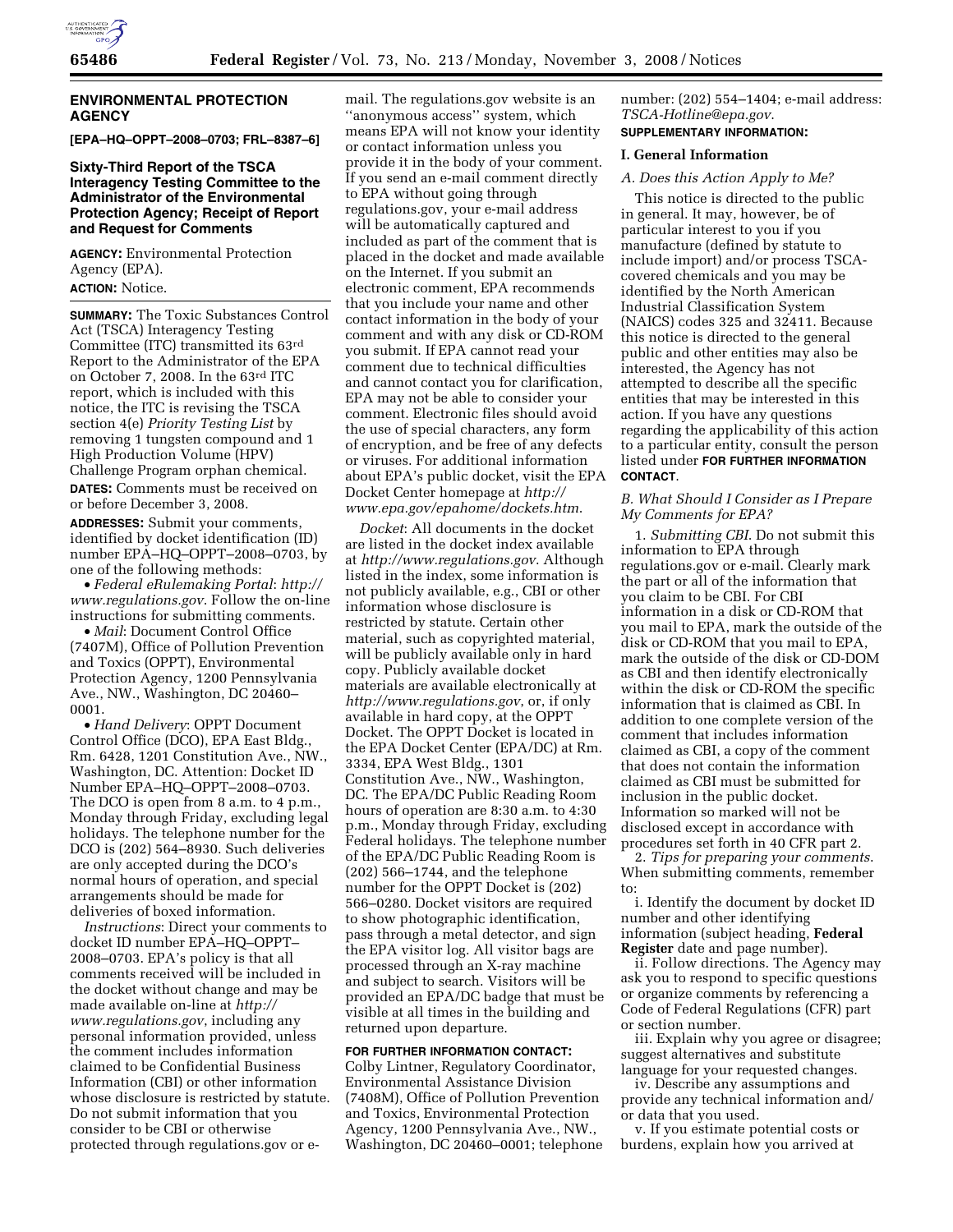your estimate in sufficient detail to allow for it to be reproduced.

vi. Provide specific examples to illustrate your concerns and suggest alternatives.

vii. Explain your views as clearly as possible, avoiding the use of profanity or personal threats.

viii. Make sure to submit your comments by the comment period deadline identified.

## **II. Background**

The Toxic Substances Control Act (TSCA) (15 U.S.C. 260l *et seq*.) authorizes the Administrator of the EPA to promulgate regulations under TSCA section 4(a) requiring testing of chemicals and chemical groups in order to develop data relevant to determining the risks that such chemicals and chemical groups may present to health or the environment. Section 4(e) of TSCA established the ITC to recommend chemicals and chemical groups to the Administrator of EPA for priority testing consideration. Section 4(e) of TSCA directs the ITC to revise the TSCA section 4(e) *Priority Testing List* at least every 6 months.

You may access additional information about the ITC at *http:// www.epa.gov/opptintr/itc*.

*A. The 63rd ITC Report* 

The ITC is revising the TSCA section 4(e) *Priority Testing List* by removing 1 tungsten compound and 1 HPV Challenge Program orphan chemical.

# *B. Status of the Priority Testing List*

The *Priority Testing List* includes 2 alkylphenols, 12 lead compounds, 16 chemicals with insufficient dermal absorption rate data, and 207 HPV Challenge Program orphan chemicals.

### **List of Subjects**

Environmental protection, Chemicals, Hazardous substances.

Dated: October 28, 2008.

# **Charles M. Auer,**

*Director, Office of Pollution Prevention and Toxics.* 

### **Sixty-Third Report of the TSCA Interagency Testing Committee to the Administrator of the Environmental Protection Agency**

#### **Table of Contents**

## Summary

I. Background

II. TSCA Section 8 Reporting

A. TSCA Section 8 Reporting Rules

# TABLE 1—TSCA SECTION 4(E) PRIORITY TESTING LIST (OCTOBER 2008)

| <b>ITC Report</b> | Date          | Chemical Name/Group                                        | Action      |
|-------------------|---------------|------------------------------------------------------------|-------------|
| 31                | January 1993  | 2 Chemicals with insufficient dermal absorption rate data  | Designated  |
| 32                | May 1993      | 10 Chemicals with insufficient dermal absorption rate data | Designated  |
| 35                | November 1994 | 4 Chemicals with insufficient dermal absorption rate data  | Designated  |
| 37                | November 1995 | Branched 4-nonylphenol (mixed isomers)                     | Recommended |
| 41                | November 1997 | Phenol, 4-(1,1,3,3-tetramethylbutyl)-                      | Recommended |
| 55                | December 2004 | 203 HPV Challenge Program orphan chemicals                 | Recommended |
| 56                | August 2005   | 4 HPV Challenge Program orphan chemicals                   | Recommended |
| 60                | May 2007      | 12 Lead and lead compounds                                 | Recommended |
|                   |               |                                                            |             |

#### **I. Background**

The ITC was established by section 4(e) of TSCA ''to make recommendations to the Administrator respecting the chemical substances and mixtures to which the Administrator should give priority consideration for the promulgation of rules for testing under section 4(a).... At least every six months ..., the Committee shall make such revisions to the *Priority Testing List* as it determines to be necessary and transmit them to the Administrator together with the Committee's reasons for the revisions'' (Public Law 94–469, 90 Stat. 2003 *et seq*., 15 U.S.C. 2601 *et seq*.). ITC reports are available from the ITC's website (*http://www.epa.gov/ opptintr/itc*) within a few days of submission

to the EPA Administrator and from the EPA's website (*http://www.epa.gov/fedrgstr*) after publication in the **Federal Register**. The ITC produces its revisions to the *Priority Testing List* with administrative and technical support from the ITC staff, ITC members, and their U.S. Government organizations, and contract support provided by EPA. ITC members and staff are listed at the end of this report.

### **II. TSCA Section 8 Reporting**

### *A. TSCA Section 8 Reporting Rules*

Following receipt of the ITC's report (and the revised *Priority Testing List*) by the EPA Administrator, EPA's Office of Pollution Prevention and Toxics (OPPT) may add the

chemicals from the revised *Priority Testing List* to the TSCA section 8(a) Preliminary Assessment Information Reporting (PAIR) or TSCA section 8(d) Health and Safety Data Reporting (HaSDR) rules. The PAIR rule requires manufacturers (including importers) of chemicals added to the *Priority Testing List* to submit to EPA certain production and exposure information (*http://www.epa.gov/ oppt/chemtest/pubs/pairform.pdf*). As provided for in the PAIR rule, whenever EPA announces the receipt of an ITC report, EPA amends, unless otherwise instructed by the ITC, the PAIR rule by adding the recommended (or designated) chemicals that have been added to the *Priority Testing List*  by the ITC.

- B. ITC's Use of TSCA Section 8 and Other Information
- III. ITC's Activities During this Reporting Period (June to October 2008)
- IV. Revisions to the TSCA Section 4(e) Priority Testing List: Chemicals Removed From the Priority Testing List
- A. Tungsten Compounds
- B. HPV Challenge Program Orphan Chemicals
- V. References
- VI. The TSCA Interagency Testing Committee

#### **Summary**

The ITC is revising the Toxic Substances Control Act (TSCA) section 4(e) *Priority Testing List* by removing 1 tungsten compound and 1 High Production Volume (HPV) Challenge Program orphan chemical. The TSCA section 4(e) *Priority Testing List*  is Table 1 of this unit.